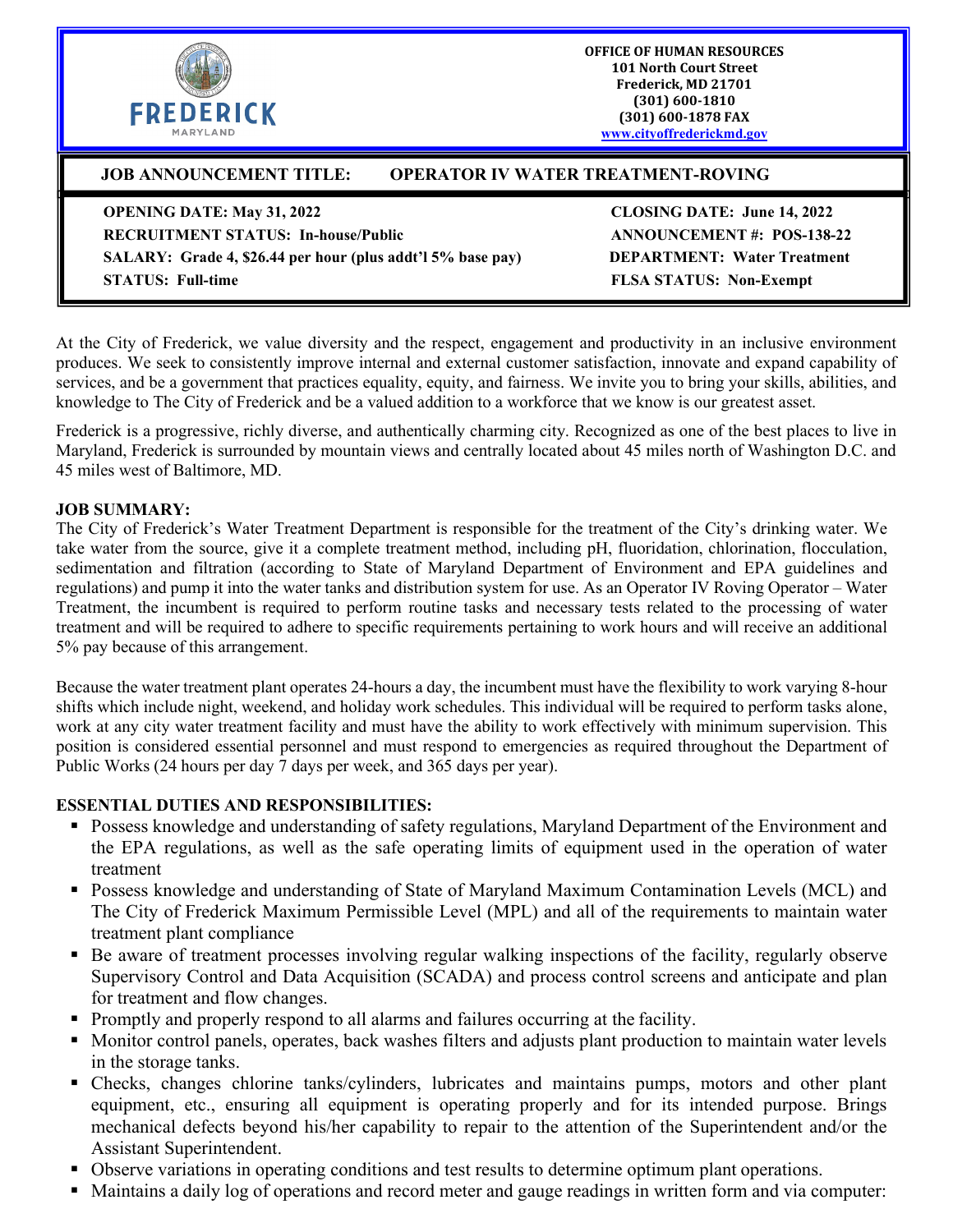handwriting must be legible.

- Have a working knowledge and ability to use computer hardware and software; Must have a general knowledge of programmable logic controllers (PLC's) as related to water treatment
- Collects water samples and conduct routine laboratory tests, which include, but are not limited to: Chlorine residuals, pH and Turbidity.
- **Perform preventative maintenance, adds chemicals through mechanical chemical feeders and general** custodial cleaning tasks.
- Establish and maintain effective working relationships with City officials, co-workers, vendors and the general public, as well as employees of utilities and other agencies whose business is related to water treatment.
- Answers telephone and/or communicate in person and via computer in a courteous and effective manner while providing information to vendors, other departments, and the general public
- Applies copper sulfate to bodies of water.
- Removes and installs leaf barriers in Linganore Creek and/or the Monocacy River at the water treatment plant intake structure(s).
- The incumbent is required on a regular basis to operate a vehicle observing legal and defensive driving practices.
- **Perform manual work and other duties as assigned.**

**QUALIFICATIONS:** *To perform this job successfully, an individual must be able to perform each essential duty satisfactorily. The requirements listed below are representative of the knowledge, skill, and/or ability required. Reasonable accommodations may be made to enable individuals with disabilities to perform the essential functions.*

#### **REQUIRED EDUCATION AND/OR EXPERIENCE:**

■ High school diploma or general education degree (GED) and three years related experience and/or training in water treatment; or equivalent combination of education and experience.

#### **REQUIRED CERTIFICATES AND/OR LICENSES:**

- Valid driver's license equivalent to Maryland Class C in good standing. Must provide a copy of complete driving history prior to consideration for this role.
- Maryland Class 4 Water Treatment Operator License.

## **LANGUAGE SKILLS:**

- Ability to read and write English legibly using proper spelling, grammar and punctuation.
- Ability to read and interpret documents such as safety rules, operating and maintenance instructions, and procedure manuals.
- Ability to accurately read and interpret data on meters and charts.
- Ability to write routine reports and correspondence.
- Ability to communicate verbally to groups of customers and/or to supervisors and employees of the City.

## **MATHEMATICAL SKILLS:**

- Ability to solve math problems, calculate figures, decimals, fractions, percent's, averages, conversions and solve for unknown values.
- Ability to apply concepts of basic algebra and geometry such as linear, area and volume measurements.
- Knowledge of or ability to learn to solve mathematical word problems and set up and solve difficult water treatment formulas.

## **REASONING ABILITY:**

- Ability to solve practical problems and to deal with a variety of concrete variables in situations where only limited standardization exists.
- Ability to interpret a variety of instructions furnished in written, oral, diagram, or schedule form.

## **CERTIFICATES, LICENSES, REGISTRATIONS:**

- Valid driver's license equivalent to Maryland Class C in good standing. Must provide a copy of complete driving history prior to consideration for this role.
- Maryland Class 4 Water Treatment Operator License.